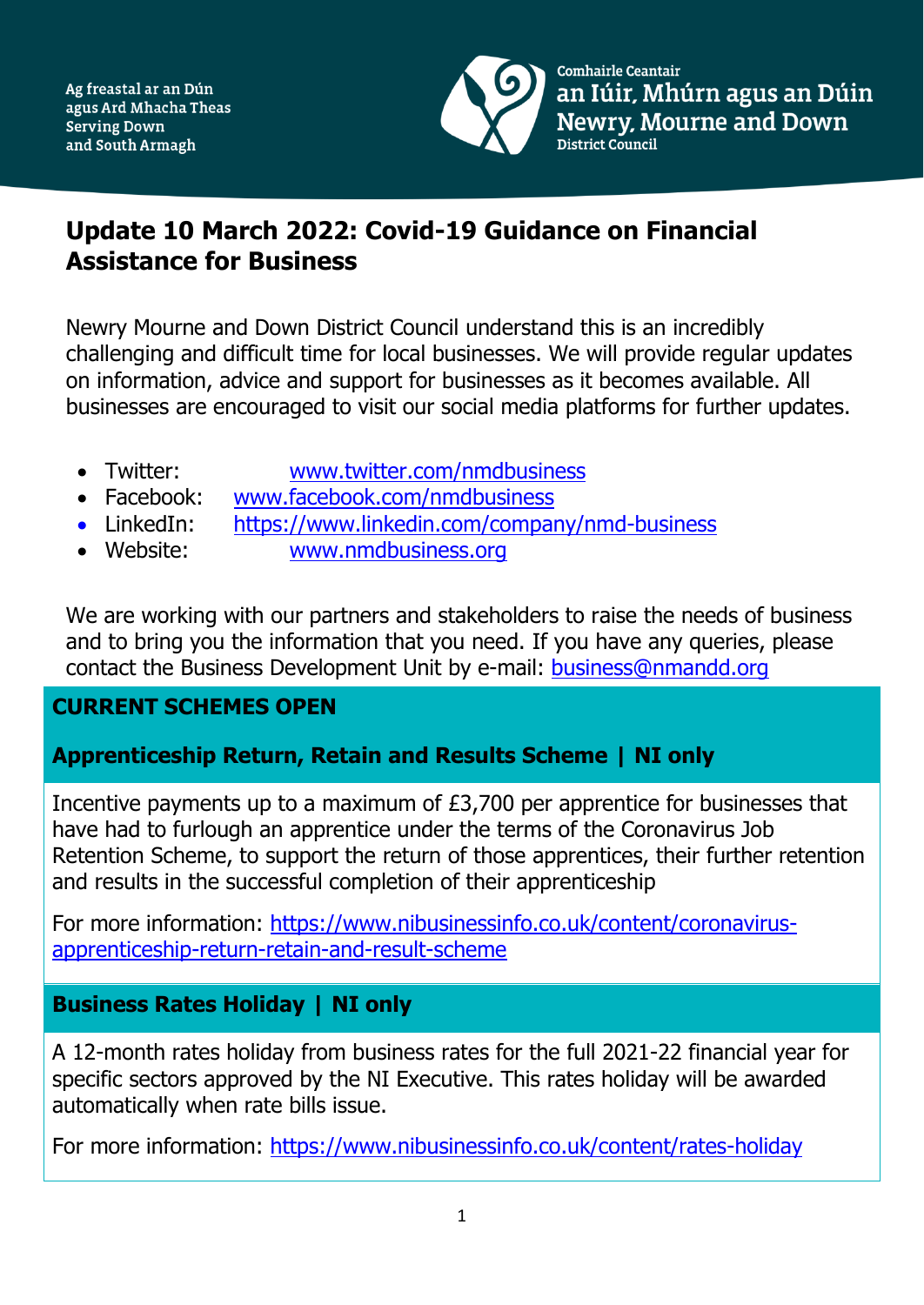

Comhairle Ceantair an Iúir, Mhúrn agus an Dúin **Newry, Mourne and Down** District Council

#### **Childcare Temporary Closure Support Fund | NI-only**

Financial support for childcare providers who have had to close temporarily due to a COVID-19 related incident within their provision, eg a COVID-19 positive case of a child or staff in the setting, or inability to comply with staff:child ratios due to PHAdirected self-isolating of staff.

For more information: [https://www.nibusinessinfo.co.uk/content/coronavirus](https://www.nibusinessinfo.co.uk/content/coronavirus-childcare-temporary-closure-support-fund-january-march-2022-period)[childcare-temporary-closure-support-fund-january-march-2022-period](https://www.nibusinessinfo.co.uk/content/coronavirus-childcare-temporary-closure-support-fund-january-march-2022-period)

#### **Coronavirus Statutory Sick Pay Rebate | UK-wide**

This refund will cover up to 2 weeks' Statutory Sick Pay per eligible employee who has been off work because of COVID-19.

For more information: [https://www.nibusinessinfo.co.uk/content/coronavirus-claim](https://www.nibusinessinfo.co.uk/content/coronavirus-claim-back-statutory-sick-pay-paid-your-employees-due-coronavirus-covid-19)[back-statutory-sick-pay-paid-your-employees-due-coronavirus-covid-19](https://www.nibusinessinfo.co.uk/content/coronavirus-claim-back-statutory-sick-pay-paid-your-employees-due-coronavirus-covid-19)

#### **Film & TV Production Restart Scheme | UK-wide**

Compensation funding for film and TV show productions for delays (up to 20% of budget) or abandonment (up to 70% of budget) due to coronavirus (capped at £5 million per production) to help struggling productions to get insurance for COVIDrelated risks and get back into production.

For more information: [https://www.nibusinessinfo.co.uk/content/coronavirus-film](https://www.nibusinessinfo.co.uk/content/coronavirus-film-and-tv-production-restart-scheme)[and-tv-production-restart-scheme](https://www.nibusinessinfo.co.uk/content/coronavirus-film-and-tv-production-restart-scheme)

#### **New Apprenticeship Incentive Scheme | NI-only**

Up to £3,000 available to employers to support the recruitment of new apprentices participating in Department for the Economy funded ApprenticeshipsNI or Higher Level Apprenticeship schemes.

For more information: [https://www.nibusinessinfo.co.uk/content/coronavirus-new](https://www.nibusinessinfo.co.uk/content/coronavirus-new-apprenticeship-incentive-scheme)[apprenticeship-incentive-scheme](https://www.nibusinessinfo.co.uk/content/coronavirus-new-apprenticeship-incentive-scheme)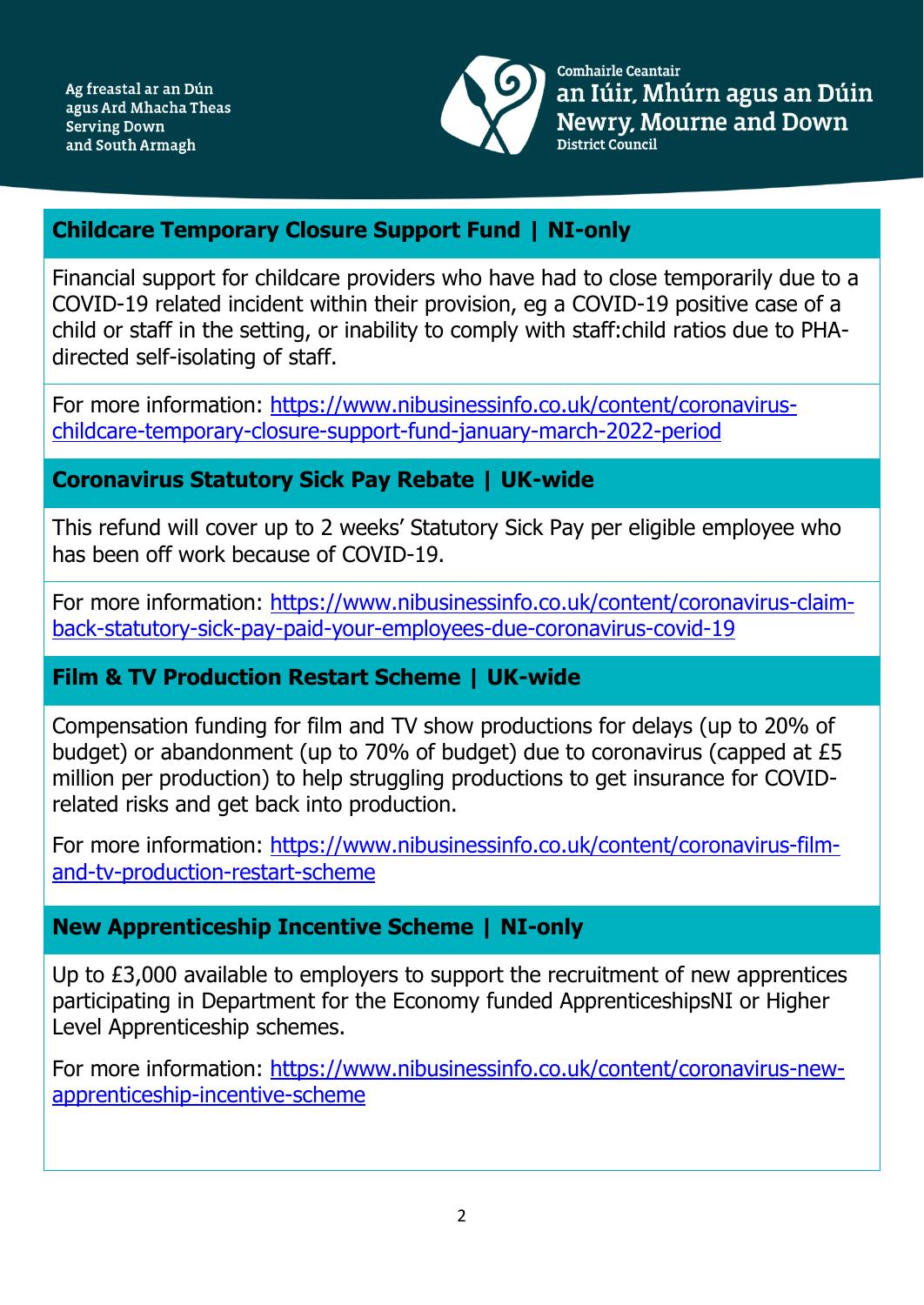

Comhairle Ceantair an Iúir, Mhúrn agus an Dúin **Newry, Mourne and Down** District Council

### **Recovery Loan Fund | UK-wide**

A loan scheme to support access to finance for UK business as they grow and recover from the disruption of the COVID-19 pandemic.

For more information: [https://www.nibusinessinfo.co.uk/content/coronavirus-apply](https://www.nibusinessinfo.co.uk/content/coronavirus-apply-recovery-loan-scheme)[recovery-loan-scheme](https://www.nibusinessinfo.co.uk/content/coronavirus-apply-recovery-loan-scheme)

## **Time To Pay | UK-wide**

If you miss a tax payment due to Coronavirus, contact HMRC as soon as possible – you may get more time to pay or be able to agree to pay in instalments.

For more information: Contact the HMRC Coronavirus Helpline on Tel: 0800 024 1222.

## **CLOSED SCHEMES – FOR INFORMATION ONLY**

- £10,000 Small Business Grant | NI only
- £10,000 Small Business Grant: Rental Properties Total NAV £1,590 or below | NI only
- £25,000 Retail, Hospitality, Tourism and Leisure Grant | NI only
- £25,000 Retail, Hospitality, Tourism and Leisure Grant: Rental Properties Total NAV £1,590 or below| NI only
- Apprenticeship Challenge Fund | NI only
- Artists Emergency Programme | NI only
- Bed and Breakfast, Guest House, Guest Accommodation, Hostel and Bunk House Support Scheme | NI-only
- Bounce Back Loan scheme | UK-wide
- Business Rates Holiday | NI only
- Business Rates Relief for Retail, Hospitality, Tourism, Leisure and Childcare Sectors | NI only
- Bus Operator Financial Assistance Scheme 2022 | NI only
- Childcare Recovery Support Fund | NI only
- Childcare Sustainability Fund | NI-only
- Coronavirus Business Interruption Loan Scheme | UK-wide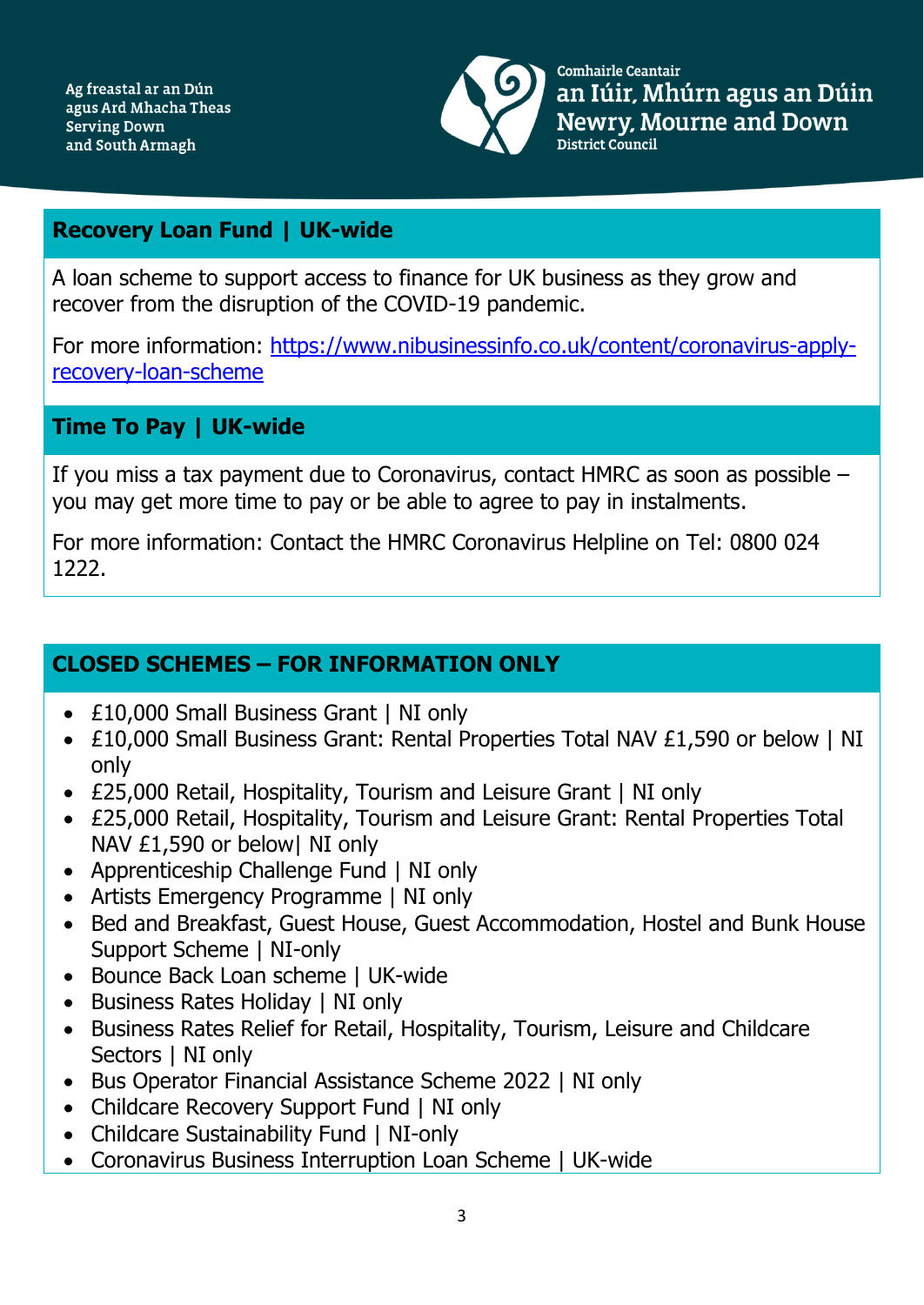Ag freastal ar an Dún agus Ard Mhacha Theas **Serving Down** and South Armagh



Comhairle Ceantair an Iúir, Mhúrn agus an Dúin **Newry, Mourne and Down** District Council

- Coronavirus Job Retention Scheme | UK-wide
- Coronavirus Large Business Interruption Loan Scheme | UK-wide
- Coronavirus Creative Individuals Recovery Programme | NI only
- Covid Recovery Programme Employment & Skills Initiative | NI only
- Covid Recovery Programme for Heritage Individuals | NI only
- Covid Recovery Programme for Organisations | NI only
- COVID Restrictions Business Support Scheme (CRBSS) Part A | NI only
- COVID Restrictions Business Support Scheme (CRBSS) Part B | NI only
- COVID Social Enterprise Fund | NI only
- COVID-19 Business and Financial Planning Grant | NI only
- COVID-19 Business and Financial Planning Support Programme | NI only
- COVID-19 Charities Fund | NI-only
- COVID-19 Childcare Support Scheme | NI only
- COVID-19 Corporate Financing Facility (CCFF) | UK Wide
- COVID-19 Digital Selling Capability Grant | NI only
- COVID-19 Energy Efficiency Capital Grant | NI only
- COVID-19 Equity Investment Fund | NI only
- COVID-19 Micro-business E-commerce Grant | NI-only
- COVID-19 Productive Investment Capital Grant | NI-only
- COVID-19 Supply Chain Resilience Development Framework | NI only
- Eat Out to Help | UK Wide
- Future Fund | UK-wide
- Heritage Recovery Fund Northern Ireland | NI only
- Income Tax Deferral for the Self-Employed | UK-wide
- Individuals Emergency Resilience Programme | NI only
- Job Retention Bonus | UK Wide
- Job Support Scheme | UK Wide
- Large NAV business grant | NI only
- Large Tourism and Hospitality Business Support Scheme | NI-only
- Limited Company Director's Support Scheme| NI-only
- Localised Restrictions Support Scheme | NI-only
- Newly Self-Employed Support Scheme | NI-only
- NI Micro-Business Hardship Fund | NI only
- Omicron Hospitality Payment | NI only
- Organisations Emergency Programme | NI only
- Self-Employed Income Support Scheme (SEISS) | UK wide